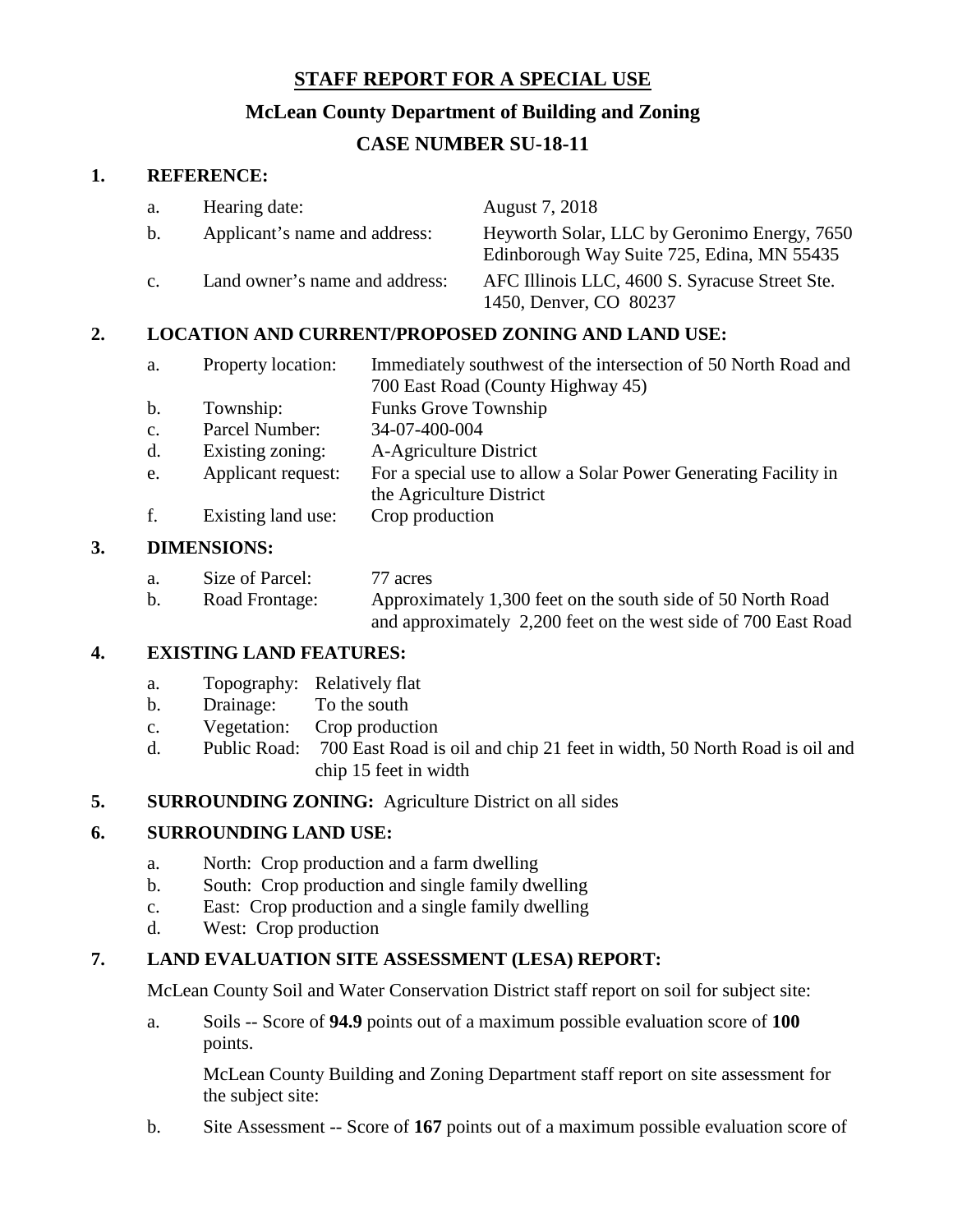**200** points.

c. Total LESA review score is **261.9 points** out of a maximum of **300** points.

## **EVALUATION RESULT:**

The LESA Report indicates that a total score of **230 points and above** means that the property is of **high** value for agricultural land protection.

- **8. STAFF ANALYSIS:** The analysis of the seven standards listed in Article VIII Section 350-56 of the McLean County Code (Standards for Special Use Permits) as they apply to this zoning request is as follows:
	- a. **The proposed special use will not be detrimental to or endanger the health, safety, morals, comfort, or welfare of the public**. This standard is met. The applicant proposes to establish a 4-megawatt solar power generating facility on this property which will meet all of the County setback requirements and use standards for a solar power generating facility.

The application indicates that this facility will contain rows of Photovoltaic (PV) cell panels mounted on posts set in the ground. These rows of panels will be mounted in one of two ways: on a fixed-tilt or on a linear axis tracking system, which allows them to follow the sun throughout the day. After site specifics and design components are more fully developed for this solar farm, the applicant will determine which system is more appropriate for this site. The solar panels will be constructed of dark, lightabsorbing materials, will be designed with an anti-reflective coating and will be a maximum of 15 feet in height.

The applicant submitted an EcoCAT communication from the Illinois Department of Natural Resources which indicates that there is no record of State-listed threatened or endangered species, Illinois Natural Area Inventory sites, dedicated Illinois Nature Preserves or registered Land and Water Reserves in the vicinity of the project location, and that the consultation is terminated.

A decommissioning plan that includes an Agricultural Impact Mitigation Agreement with the Illinois Department of Agriculture and financial assurance acceptable to the County need to be provided.

A contact person for the applicant will need to be kept on file with the Department of Building and Zoning for issues/complaints upon completion of the facility.

There has been no communication submitted from the Illinois Historical Preservation Agency (IHPA).

- b. **The proposed special use will not be injurious to the use and enjoyment of other property in the immediate vicinity for purposes already permitted or substantially diminish property values in the immediate area.** This standard is met. Nearby property that is currently in crop production will continue to be desirable for such use. Ground cover that encourages pollination, recommended by the McLean County Soil and Water Conservation District, will need to be installed.
- c. **The proposed special use will not impede the orderly development of the surrounding property for uses permitted in the district.** This standard is met.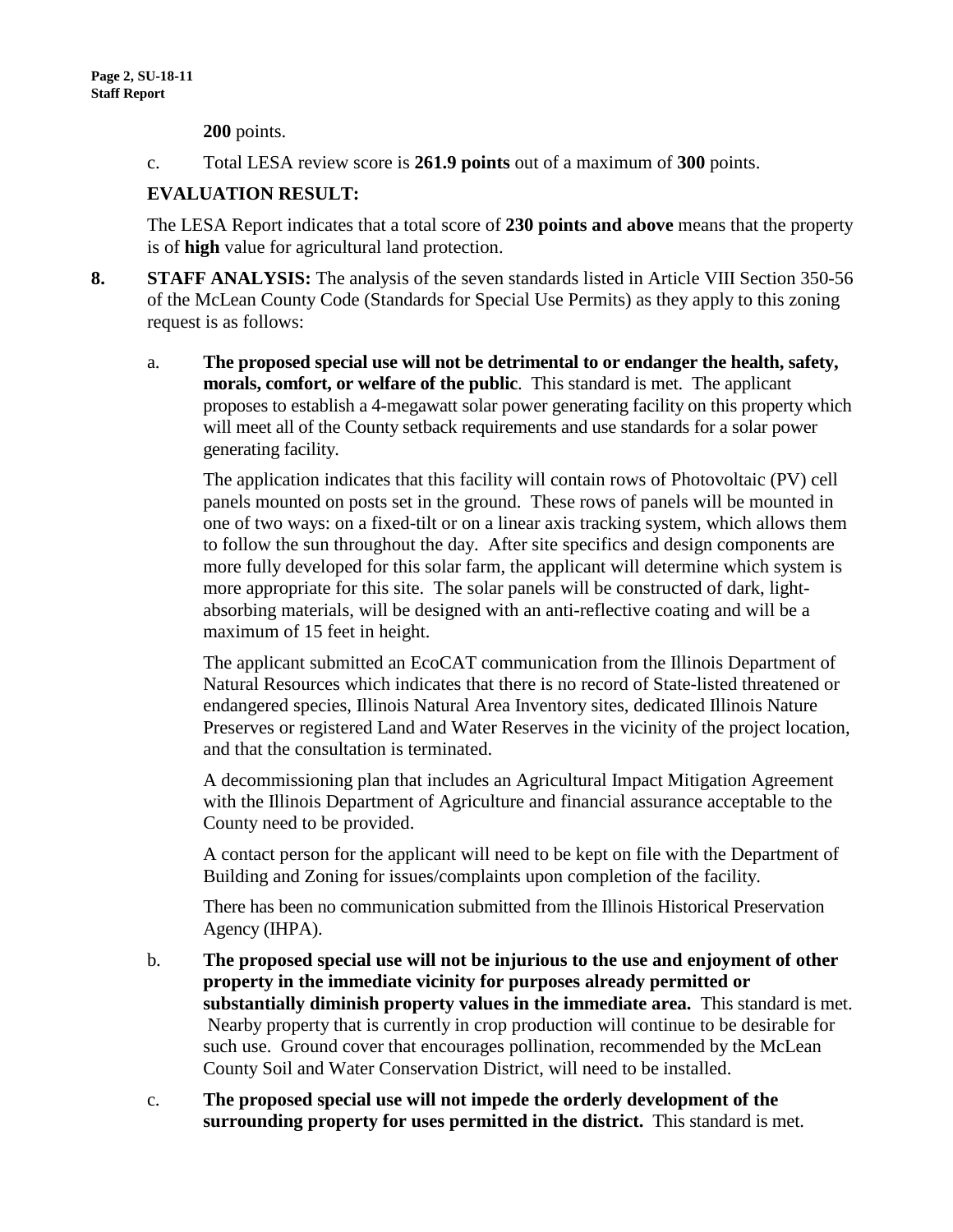Nearby property that is currently in crop production or used as residences will continue to be desirable for such uses.

- d. **Adequate utilities, access roads, drainage and/or other necessary facilities have been or will be provided.** This standard is met. The property has approximately 1,300 feet of frontage on the south side of 50 North Road and approximately 1,920 feet of frontage on the west side of 700 East Road. The Mount Hope-Funks Grove Fire Protection District will provide fire protection for the subject property. Predevelopment drainage patterns will be retained as much as possible. The applicant will provide certified plans for storm water detention/retention before a permit is issued for the proposed solar power generating facility. The applicant will need to have all field tile damaged in the construction process repaired by a competent contractor, with experience in such repair, during the life of the solar farm.
- e. **Adequate measures have been or will be taken to provide ingress and egress so designed as to minimize traffic congestion in the public streets.** This standard is met. It appears that safe site distance can be provided at the proposed entrance. The applicant has been working with the County Engineer on a road use agreement, and will need to obtain an entrance permit from the County before a construction permit will be issued for the proposed solar farm.
- f. **The establishment, maintenance and operation of the special use will be in conformance with the intent of the district in which the special use is proposed to be located.** This standard is met. The preamble states "Provide for the location and govern the establishment and operation of land uses which are compatible with agriculture and are such a nature that their location away from residential, commercial and industrial areas is most desirable".
- g. **The proposed special use, in all other respects, conforms to the applicable regulations of the district in which it is located.** This standard is met. According to the Zoning Ordinance, "The Land Evaluation and Site Assessment (LESA) System has been designed to provide a rational process for assisting local officials in making farmland conversion decisions through the local zoning process." Although this property has a high LESA score, the applicant indicates that native grasses will be grown and maintained on the site and will provide forage for pollinators. After the subject property is returned to its original condition, as required by the Zoning Ordinance, the land can be returned to crop production. It was reported that up to 35% of corn grown in McLean County is used to make ethanol to be mixed with gasoline and used for fuel. Harvesting the sun to produce electricity in the Agriculture District with solar farms is similar, and another way for farmers to produce value from their land in addition to producing corn and soybean crops.
- **9. CONCLUDING OPINION:** Staff recommends that this application meets all of the standards set forth in Article VIII Section 350-56 (Standards for Special Use Permits), provided the following stipulations:
	- 1) An entrance permit shall be obtained from the McLean County Engineer before a construction permit is issued.